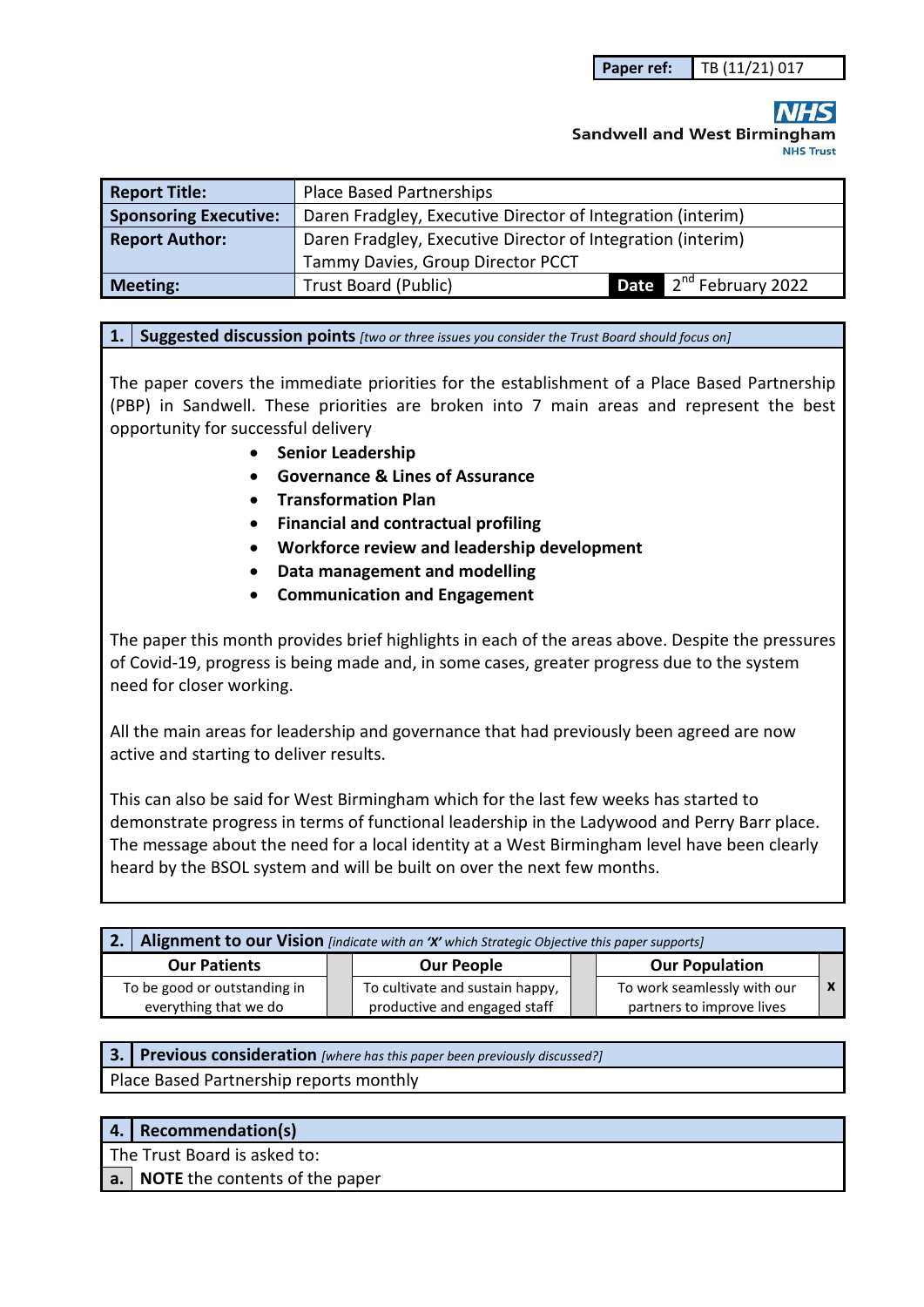|                                   | <b>5.</b> Impact <i>[indicate with an 'X' which governance initiatives this matter relates to and where shown elaborate]</i> |                                      |   |  |   |                       |
|-----------------------------------|------------------------------------------------------------------------------------------------------------------------------|--------------------------------------|---|--|---|-----------------------|
| Trust Risk Register               | x <sub>1</sub>                                                                                                               | Risk register in development         |   |  |   |                       |
| Board Assurance Framework         |                                                                                                                              | $x$ BAF for this item in development |   |  |   |                       |
| <b>Equality Impact Assessment</b> |                                                                                                                              | Is this required?                    |   |  | N | If 'Y' date completed |
| Quality Impact Assessment         |                                                                                                                              | Is this required?                    | v |  | N | If 'Y' date completed |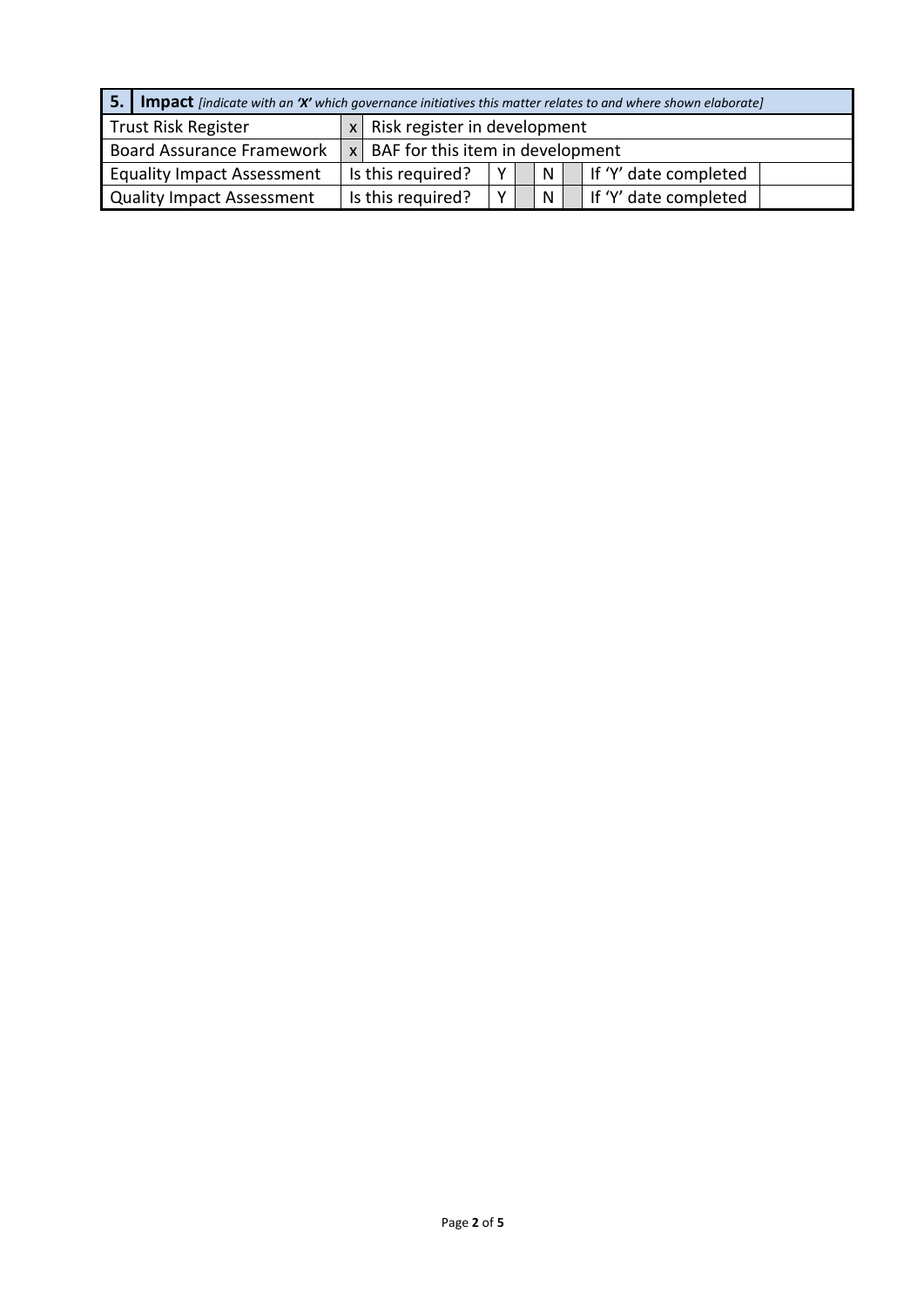# **SANDWELL AND WEST BIRMINGHAM NHS TRUST**

# **Report to the Public Trust Board: 2nd February 2022**

# **Place Based Partnership update**

This paper is a shortened format as a result of the modified Covid governance and documents the key highlights only in the 7 areas of development. Starting with Sandwell then moving to Ladywood and Perry Barr Place Based Partnership

## **Senior Leadership**

- The Partnership Board took place this month and reported pressures in all areas due to the current Omnicron wave. However, all partners described effective mitigation and greater integration because of joint surge planning.
- The board received an update on the current leadership progress and oversight through the place wiring diagram and provided full support.
- The Place Senior Management Team (SMT) are now in a full weekly meeting cycle and have agreed terms of reference ready for approval on schedule at the PBP board in February.
- SMT have agreed to work through the next steps of creation of a full transformation plan and provided an early commitment to work through the required leadership resources within the current budgets available. It is accepted that further recurrent funding may be required in the future although this is not yet mapped.
- The Director of Children's Services and Director of Housing are both in discussions to join the Partnership Board from February and will also join SMT at the same time.
- Work continues with the Primary Care Network recognition agreement, but this remains a gap in the leadership at the current time. The challenge at the minute being that you need 8 clinical directors around the table to get consensus with Primary Care. In the future we hope to reduce this number through this agreement
- SMT have agreed to receive a proposed draft of a partnership agreement at the time of writing this report which will be presented to the partnership board in February if supported.
- Operational groups are already meeting daily and taking key decisions together based on the current pressures. These meetings are increasing the pace and opportunity for the scope of integration that will be covered in the transformation plan

## **Governance & Lines of Assurance**

- The first meeting of the Integration Committee has now been held, and the Terms of Reference are in this public board pack for approval. The membership of this committee has also been agreed.
- Now that the SMT terms of reference have now been sent for approval the other groups terms of reference will be resolved over the next two months to complete the partnership governance set.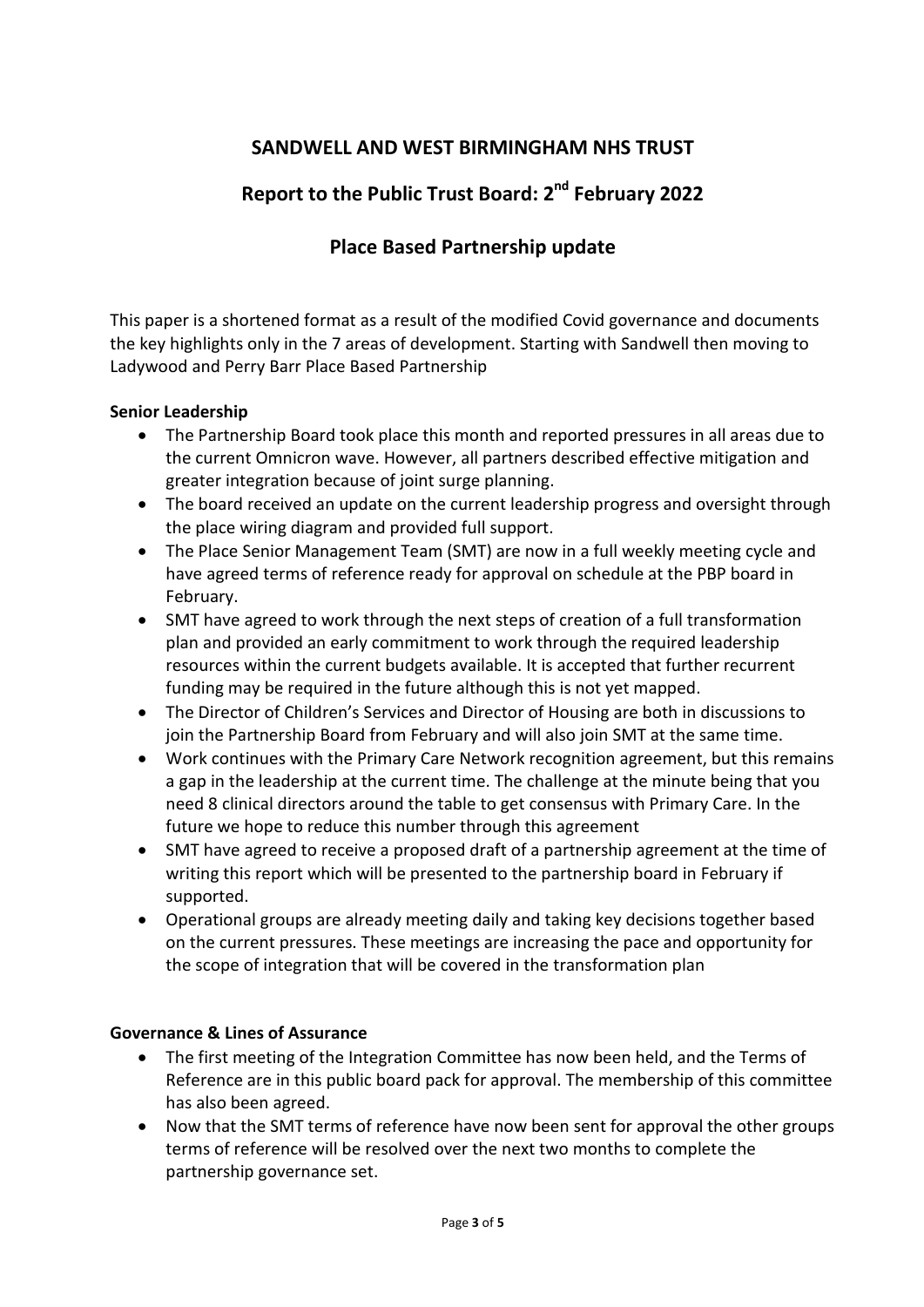The commitment to commence work on the partnership agreement is a significant step forward to setting the tone and behaviours required of the partnership from which to build upon. The Trust Board will be asked to approve this document once completed as the Host organisation.

## **Transformation Plan**

- Significant work has been undertaken during the current pressure period on Discharge to Assess (D2A). The work in this area, covered in greater depth in the performance report in the population objective, has promoted stability in our discharge pathways. This has been a vital step given the substantial abstractions and infections in care home and the wider domiciliary care markets. Providers have worked as a single, cohesive team and improved the performance in these pathways by 100% in the space of 10 days. This can be demonstrated by reducing the length of stay of a Sandwell patient waiting for a care home bed by 5 days on average. This is a fantastic achievement given the current challenges and the teams across providers are to be commended.
- The work on the opening arrangements for the new integrated care centre at Knowle has also been progressing at pace and the site remains on track to be commissioned in July jointly between the Council and the Trust as a Place based service. The staffing model is being finalised and then the costings associated will be discussed as part of the better care fund work.

### **Workforce review and leadership development**

 It has become clear through this wave that the current position with the wider care market is challenged, and the partners have committed to looking at longer term options. Whilst these options are not yet clear, there is an acceptance that future performance will only be assured if stability can be maintained in this market and options for aligned workforce development and recruitment must be considered if we are to mitigate any future risks.

#### **Data management and modelling**

- Major progress has been made in this area in the last month with the first live dashboards for the place partnership now operational. These cover the live operation of the D2A pathways and the availability of care home beds in Sandwell. This deployment brings together data from multiple providers into a single space for aligned decision making
- Work is now underway to bring a new system online between partners to manage the D2A pathways electronically. This system is being developed by our intelligence team and tailored by the ideas of our clinical and practitioner leadership teams.
- We have reached a position to be able to share live data expertise with the place development team at Walsall Together this month also. To this end the team can jointly develop things and share the code for new dashboards to halve the development and deployment time in both places. The Director of Integration is also talking to the other places in Black Country and Birmingham to share this learning and extract progress from other places to increase the pace of deployments.

#### **Finance and Contracting**

 The Trust and Public Health have successfully developed a new Cooperative Working agreement (CWA) covering services inclusive of sexual health and Health Visiting.